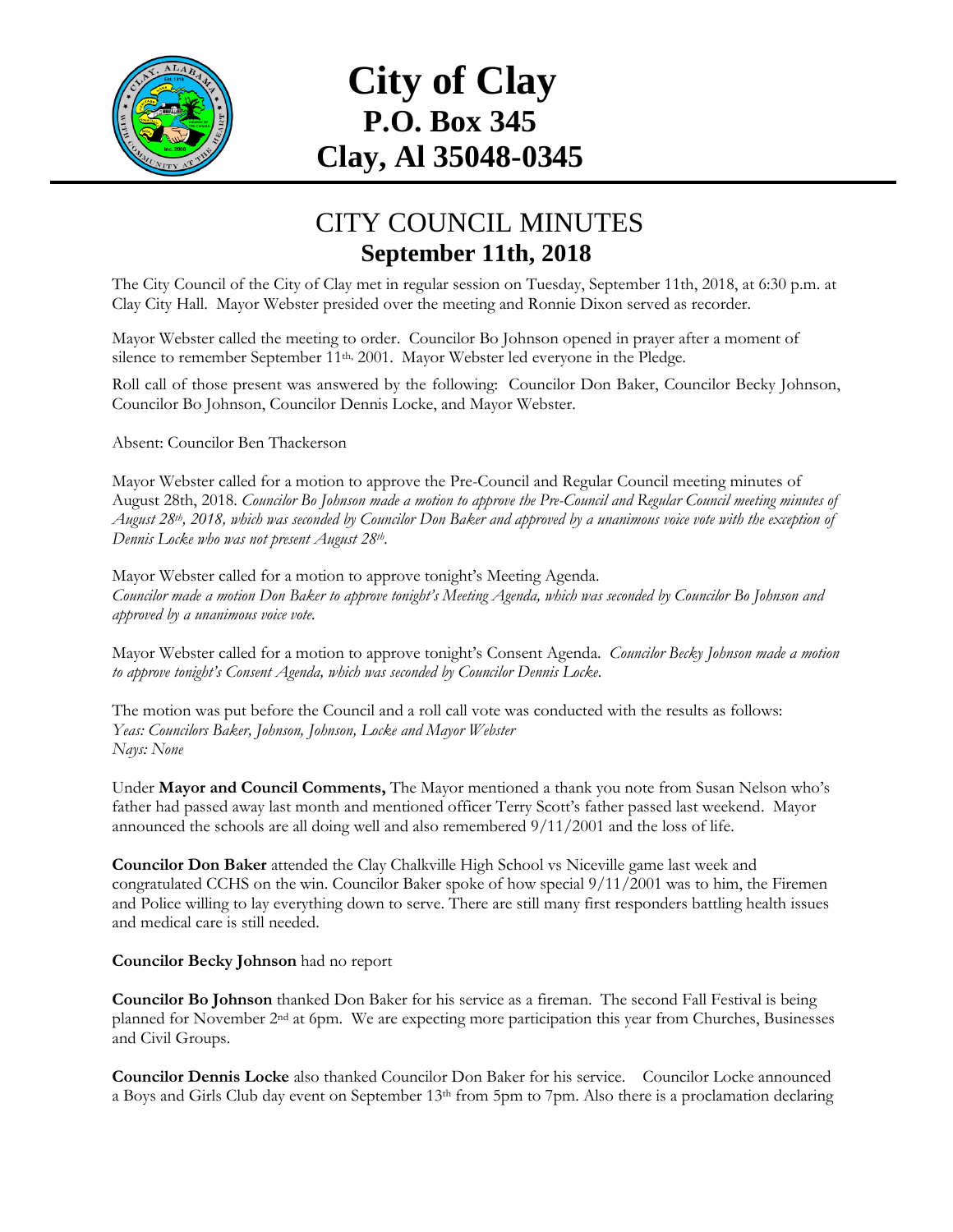

## **CITY OF CLAY CITY COUNCIL MINUTES September 11th, 2018**

September 15th, 2018 as Boys and Girls Club Day for Kids. Ronnie Dixon read the proclamation and called for a motion to approve. *Councilor Dennis Locke made a motion to approve Proclamation 2018-02 which was seconded by Councilor Bo Johnson and approved by unanimous consent.* Dennis Locke announced the school Grants: CES-Dr. Gallant, CCMS- Tyler Houlditch and CCHS- Mazee Miller.

Mayor Webster called for a motion to supplement the Garbage service from October 2018 to March 2019. *Councilor Dennis Locke made a motion to approve supplement garbage service up to \$1500.00 per month which was seconded by Councilor Don Baker and approved by unanimous consent.*

Under **Reading of Petitions, Applications, Complaints, Appeals, Communications, etc.,** Mayor Webster announced there were none.

Under the **City Manager's report**. Mr. Dixon reported the account balances in the General Fund = \$373,023.60; Contractors Bond = \$152,017.80; Capital Improvement Fund = \$316,449.16; 4 & 5 Cent Gasoline Fund = \$83,471.14; 7 Cent Gasoline Fund = \$8,387.41; Building Fund = \$200,000.00; Paving Supplement Fund = \$300,000.00; Contingency Fund = \$1,100,000.00; BBT Fund= \$34,471.52; Ballpark Registration Income  $= 68,824.50$  and Ballpark Sports Expense  $= (54,074.53)$ . Ronnie Dixon let the council know the new walking trail is complete and it is approximately 1.3 miles using 400 tons of gravel.

**Under Public Hearings**, Weed abatement at 7153 Cabin Lane and 7535 Old Springville Road. There was no one to speak for or against. **End Public Hearings**.

Mayor Webster called for a motion to move to unanimous consent. *Councilor Becky Johnson made a motion to move into unanimous consent which was seconded by Councilor Dennis Locke.* The motion was put before the Council and a roll call vote was conducted with the results as follows: *Yeas: Councilors Baker, Johnson, Johnson, Locke and Mayor Webster Nays: None*

Mayor Webster introduced Resolution 2018-39. A Resolution Authorizing the Elimination of Nuisance upon Private Property located at 7153 Cabin Lane and 7535 Old Springville Road. *Councilor Don Baker made a motion to approve Resolution 2018-39 which was seconded by Councilor Bo Johnson and approved by unanimous consent*.

Mayor Webster introduced resolution 2018-40. A Resolution Declaring Weeds to be a Nuisance on the Property Located at 6111 Towhee Drive and 6897 Pannell Road. *Councilor Dennis Locke made a motion to approve Resolution 2018-40 which was seconded by Councilor Becky Johnson and approved by unanimous consent*.

Mayor Webster introduced resolution 2018-41. A Resolution Declaring Personal Property to be a Public Nuisance on the property located at 6445 Kathy Drive. C*ouncilor Don Baker made a motion to approve Resolution 2018-41 which was seconded by Councilor Bo Johnson and approved by unanimous consent.* End unanimous consent.

**Under Public Comments**, Mr. Wayne Odell of 6500 Waterford Cove was present to speak on the behalf of Wreaths Across America which will decorate Military graves On December 15, 2018. Mr. Odell requests the City of Clay to recognize the Wreaths Across America which is sponsored by Three Hots and a Cot. We